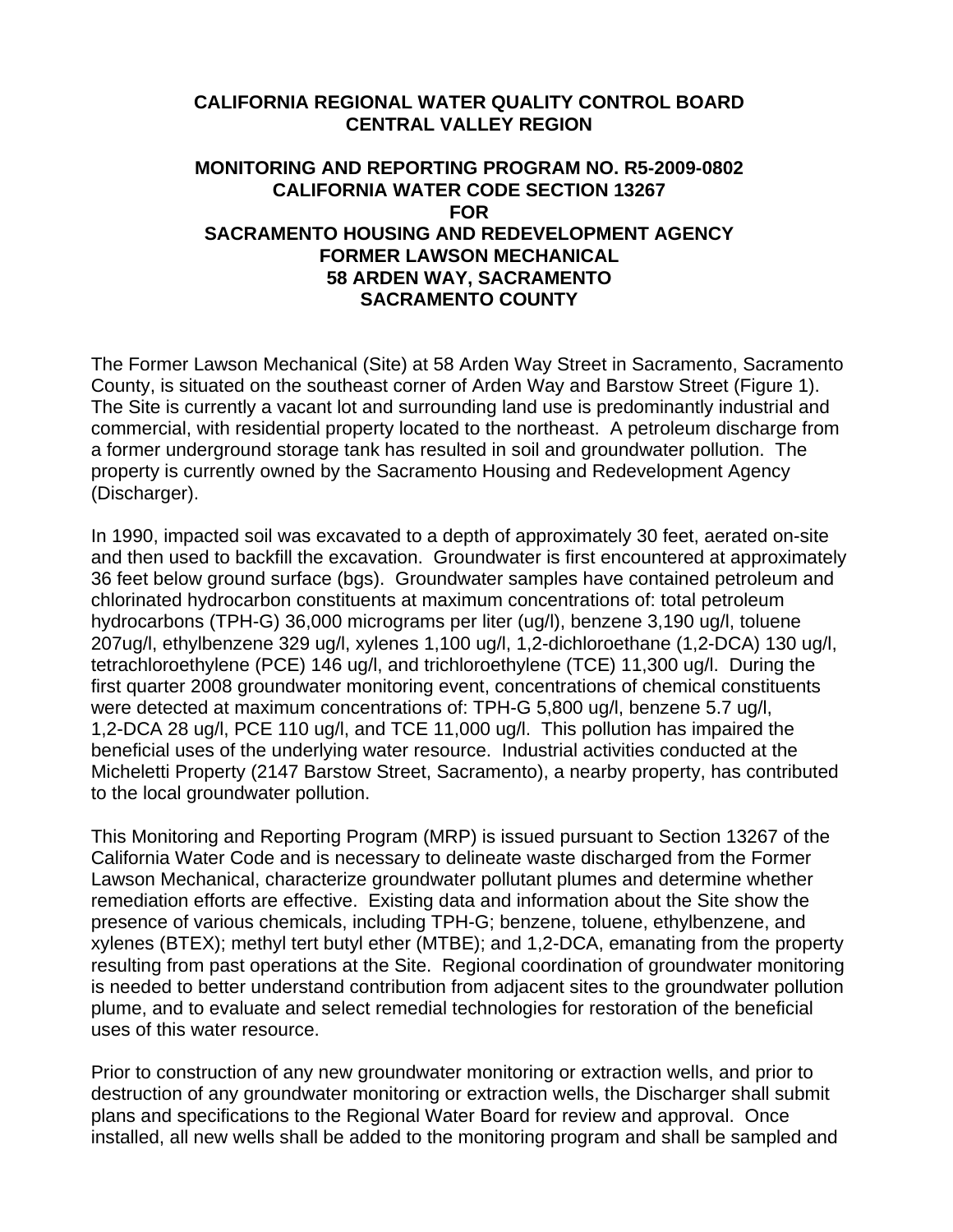analyzed according to the schedule below. The Discharger shall not implement any changes to this MRP unless and until a revised MRP is issued by the Executive Officer of this Regional Water Board.

## **GROUNDWATER MONITORING**

- 1. As shown on Figure 1, there are five groundwater monitoring wells, MW-1, MW-2, MW-3, MW-4, and MW-5, associated with the Former Lawson Mechanical. The groundwater monitoring program for the five monitoring wells and any wells installed subsequent to the issuance of this MRP, shall follow the schedule below.
- 2. Monitoring wells with free phase petroleum product or visible sheen shall be monitored, at a minimum, for product thickness and depth to water.
- 3. Sample collection and analysis shall follow standard Environmental Protection Agency (EPA) protocols. All wells shall be monitored quarterly for water levels and the presence and thickness of free product. The volume of extracted groundwater also shall be provided in quarterly monitoring reports.

|              | <b>SAMPLING FREQUENCY</b>          |  |  |  |
|--------------|------------------------------------|--|--|--|
|              | Quarterly                          |  |  |  |
| <b>Wells</b> | MW-1 MW-2 MW-3 MW-4 MW-5 New Wells |  |  |  |

| <b>Constituents</b>  | <b>EPA Analytical</b><br><b>Method</b> | <b>Maximum Practical</b><br><b>Quantitation Limit</b> | <b>Analysis</b><br><b>Frequency</b> |
|----------------------|----------------------------------------|-------------------------------------------------------|-------------------------------------|
|                      |                                        | $\left(\frac{u}{g}\right)^2$                          |                                     |
| Depth to Groundwater | ---                                    |                                                       | Quarterly                           |
| TPH-G                | 8015M or 8260B                         | 50                                                    | Quarterly                           |
| Benzene              | 8020 or 8260B                          | 0.5                                                   | Quarterly                           |
| Toluene              | 8020 or 8260B                          | 0.5                                                   | Quarterly                           |
| Ethylbenzene         | 8020 or 8260B                          | 0.5                                                   | Quarterly                           |
| Xylenes              | 8020 or 8260B                          | 0.5                                                   | Quarterly                           |
| Naphthalene          | 8260B                                  | 0.5                                                   | Quarterly                           |
| 1,2-Dichloroethane   | 8260B                                  | 0.5                                                   | Quarterly                           |

1 Report all discrete peaks identified during the normal course of analysis.

2 All concentrations between the Method Detection Limit and the Practical Quantitation Limit shall be reported as trace.

## **REPORTING**

- 4. When reporting the data, the Discharger shall arrange the information in tabular form so that the date, the constituents, and the concentrations are readily discernible. The data shall be summarized in such a manner as to illustrate clearly the compliance with this Order.
- 5. Groundwater monitoring shall be coordinated between the Former Lawson Mechanical Facility (58 Arden Way, Sacramento), and the Micheletti Property (2147 Barstow Street,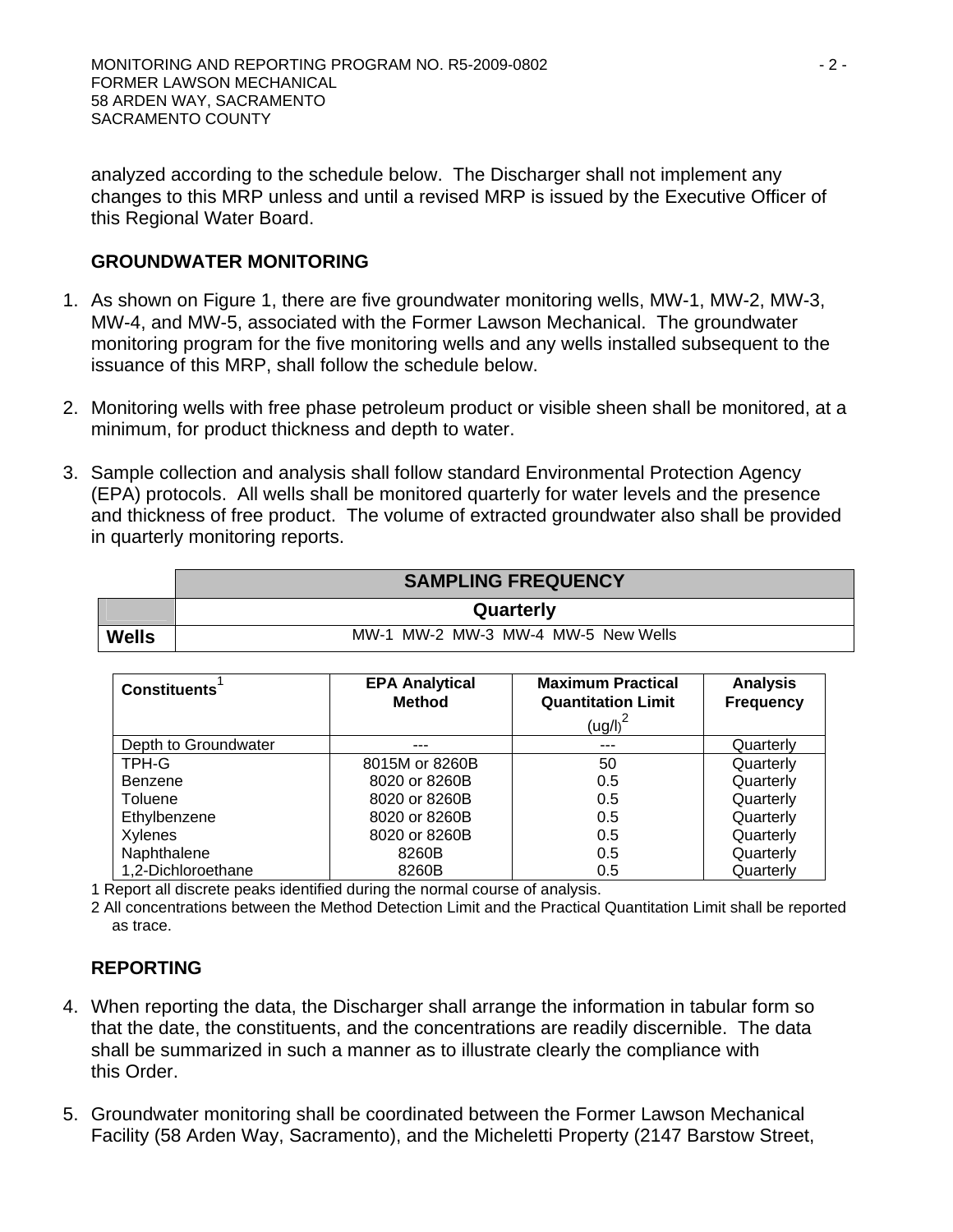Sacramento). Data generated from each Site is to be shared between Responsible Parties. The monitoring report should include a regional evaluation of the groundwater pollution. All well surveys must be tied to a common datum. Site Maps must show all data from both Sites.

- 6. As required by the California Business and Professions Code Sections 6735, 7835, and 7835.1, all reports shall be prepared by a registered professional or their subordinate and signed by the registered professional.
- 7. The Discharger shall submit a paper copy of the quarterly report to this Regional Water Board office and submit the quarterly electronic data reports, which conform to the requirements of the California Code of Regulations, Title 23, Division 3, Chapter 30, electronically over the internet to the State Water Boards Geotracker database system. Both the paper copy and the electronic submittal are due by the 1st day of the second month following the end of the calendar quarter by **1 February, 1 May, 1 August, and 1 November**, until such time as the Executive Officer determines that the reports are no longer necessary. Each quarterly report shall include the following minimum information:
	- (a) A description and discussion of the groundwater sampling event and results, including trends in the concentrations of pollutants and groundwater elevations in the wells, how and when samples were collected, and whether the pollutant plume(s) is delineated.
	- (b) Field logs that contain, at a minimum, water quality parameters measured before, during, and after purging, method of purging, depth of water, and volume of water purged.
	- (c) Groundwater contour maps for all groundwater zones.
	- (d) Concentration contour maps for all groundwater zones for TPH-G, benzene, and 1,2-DCA.
	- (e) A table showing well construction details such as well number, groundwater zone being monitored, ground surface elevation, screen interval, bentonite interval, filter pack interval, and total depth of the well.
	- (f) A table describing historical lateral and vertical (if applicable) down-gradient directions and gradients.
	- (g) Cumulative data tables containing the water quality analytical results and depth to groundwater.
	- (h) A copy of the laboratory analytical data report.
	- (i) If applicable, the status of any ongoing remediation, including cumulative information on the mass of pollutant removed from the subsurface, system operating time, the effectiveness of the remediation system, and any field notes pertaining to the operation and maintenance of the system.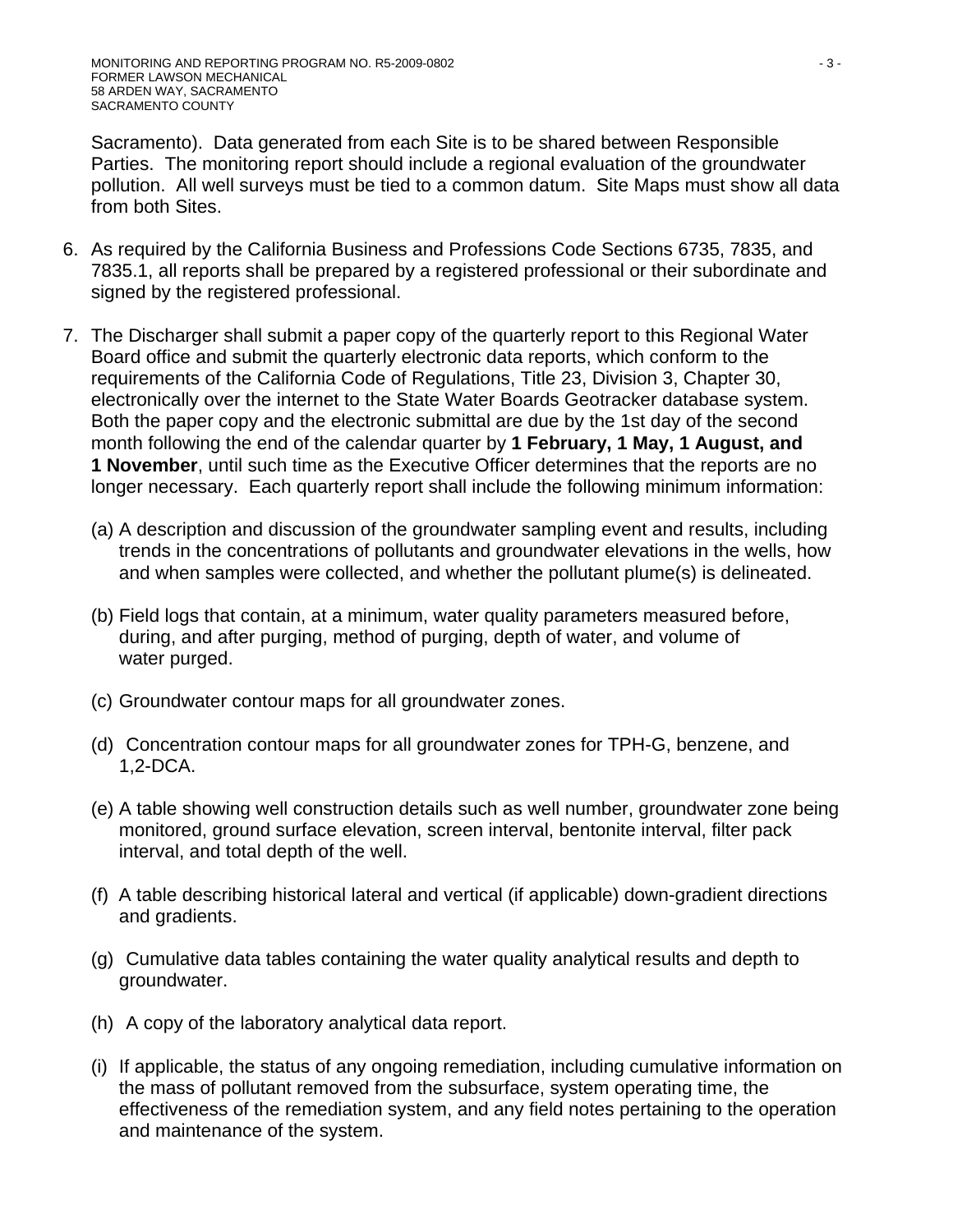- (j) If applicable, the reasons for and duration of all interruptions in the operation of any remediation system, and actions planned or taken to correct and prevent interruptions.
- 8. The Fourth Quarter Monitoring Report, due **1 February** of each year shall be an expanded report and will include the following additional information/items:
	- (a) Tabular summaries of all data obtained during the year.
	- (b) Graphical summaries, of TPH-G, benzene, and 1,2-DCA concentrations, and groundwater elevation data versus time for Site wells.
	- (c) A rose diagram presenting groundwater flow direction and magnitude data.
	- (d) Contaminant concentration contour maps for TPH-G, benzene, and 1,2-DCA for each quarter from the previous year.
	- (e) A discussion of the long-term trends in the concentrations of the pollutants in the groundwater monitoring wells.
	- (f) An analysis of whether the pollutant plume is being captured by an extraction system or is continuing to spread.
	- (g) A description of all remedial activities conducted during the year, an analysis of their effectiveness in removing the pollutants, and plans to improve remediation system effectiveness.
	- (h) An identification of any data gaps and potential deficiencies/redundancies in the monitoring system or reporting program.
	- (i) If desired, a proposal and rationale for any revisions to the groundwater sampling plan frequency and/or list of analytes.
- 9. The results of any monitoring done more frequently than required in the MRP also shall be reported to the Regional Water Board.

The Discharger shall implement the above monitoring program as of the date of the Order.

Ordered by: \_\_\_\_\_\_\_\_\_\_\_\_\_\_\_\_\_\_\_\_\_\_\_\_\_\_\_\_\_\_\_\_\_\_\_\_\_\_\_

PAMELA C. CREEDON, Executive Officer

 \_\_\_\_\_\_\_\_ 1-12-2009 \_\_\_\_\_\_\_\_\_\_\_\_\_\_\_\_\_ (Date)